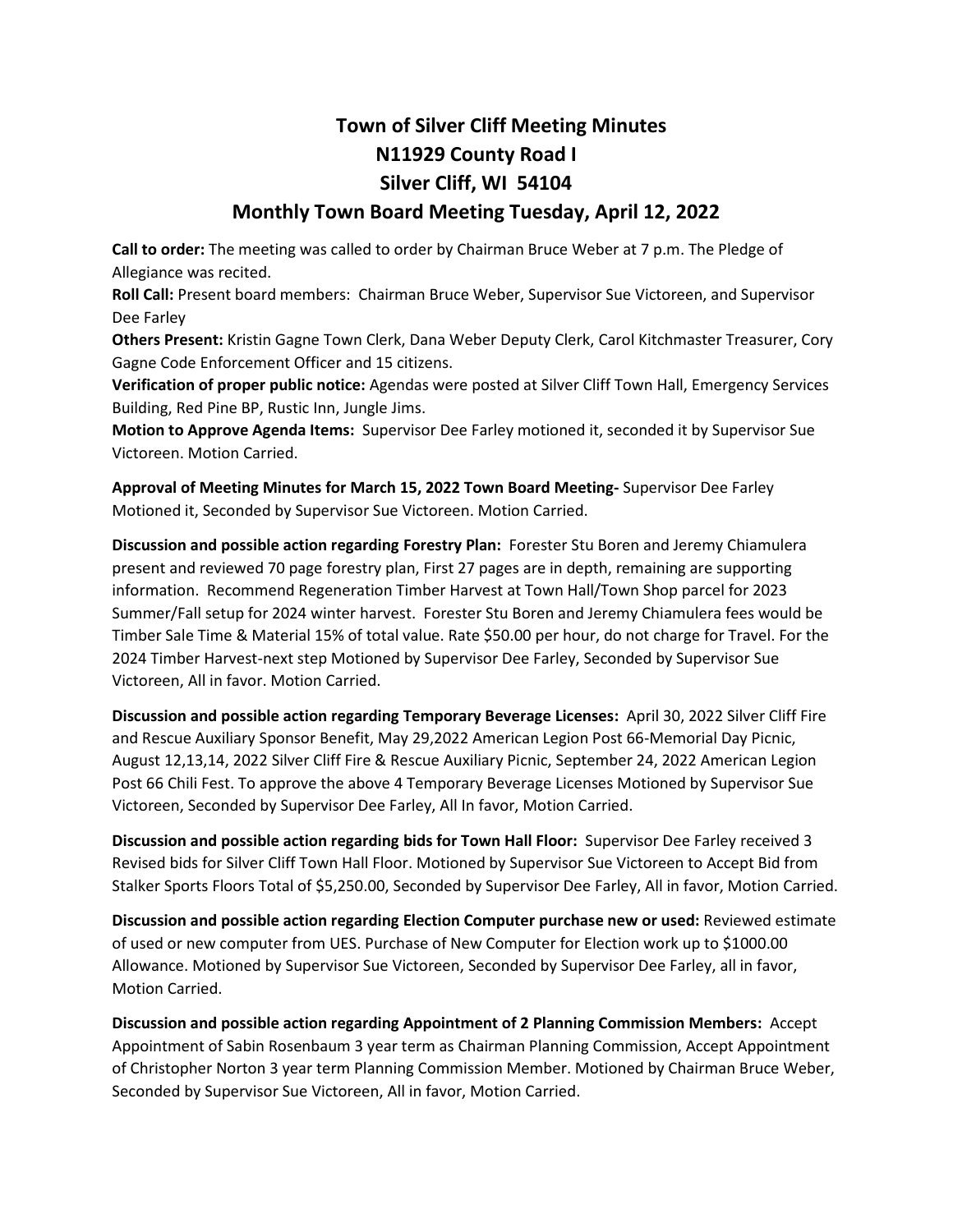**Discussion and possible action regarding Adoption Amended Ordinance#51308 Appointment of Alternate Members for Board of Review:** Removal of past Alternate Members for Board of Review and Appointment of: Christopher Norton (Remain as Alternate). Jim Sommers, Cory Gagne. Motioned by Supervisor Dee Farley, Seconded by Supervisor Sue Victoreen. Motion Carried.

**Discussion and possible action regarding Adopt Policies: Written Ethics Code Covering Conflicts of Interest and Adopt Written Procedures for Procurement.** Chairman Bruce Weber reported Both of these policies are new items due to BiPartisian Grant and Arpa Funds, we have contacted WTA to try to get samples and would like Planning Commission to further work on them.

**Discussion and possible action regarding Adopt Board of Review Policy on Procedure for Sworn Telephone or Sworn Written Testimony Requests:** Motioned by Supervisor Sue Victoreen, Seconded by Supervisor Dee Farley, All in Favor. Motion Carried.

**Discussion and possible action regarding Adopt Policy on Waiver of Board of Review Hearing:** Motioned by Supervisor Sue Victoreen, Seconded by Supervisor Dee Farley, All in Favor, Motion Carried.

**Discussion and possible action regarding purchase of Rotary Brush Mower Attachment for Tractor:**  Use of ARPA Funds=No. Accept Swiderski Equipment estimate of \$14,900.00 New Rotary Brush Mower Attachment, Motioned by Supervisor Dee Farley, Seconded by Supervisor Sue Victoreen, All in Favor, Motion Carried.

## **Reports/updates presented:**

- a. **Treasurer's report:** Carol Kitchmaster reported a balance in checking account of \$17,257.89. Balance in money market is \$127,943.06, CD's Total \$593,322.82.
- b. **Clerks Report:** Kristin Gagne reported been busy working on election, Board of Review Policies, Certifications, Updating Town Website minutes, notices.
- c. **Chairman's report:** Chairman Bruce Weber requested for moment of silence in honor/remembrance of Carole Betts recent death. Upcoming event Carol Walesh benefit Silver Cliff picnic April 30,2022 from 11 am to 5pm. Congratulate and recognize Chris Norton winner of Marinette County District 5. Marinette County Conceptional trail plan located on Marinette County website-in Silver Cliff. Silver Cliff was awarded road grant from state approx. \$75,000.00 to go towards part of Old J, in which he applied for. Date Reminders: Annual Meeting April 19, 2022 at 6:00 pm. Silver Cliff Open Book April 20, 2022 10:00 am-12:00 pm. Board of Review May 13, 2022 10:00 am-12:00 pm.
- d. **Cemetery Committee:** Supervisor Sue Victoreen reported 4 graves that were dug this winter dirt has settled and are lower need to get dirt added to-she will work on it.
- e. **Planning Commission:** Sabin Rosenbaum reported working on Forestry Plan. Sabin Rosenbaum will monitor Hugh Guys part now. He gave town board letter of intent to continue as planning commission chairman.
- f. **Road Committee:** No Report
- g. **Road Work:** Cory Gagne gave report.
- h. **Code Enforcement Officer Report:** Code Enforcement Officer Cory Gagne gave report.